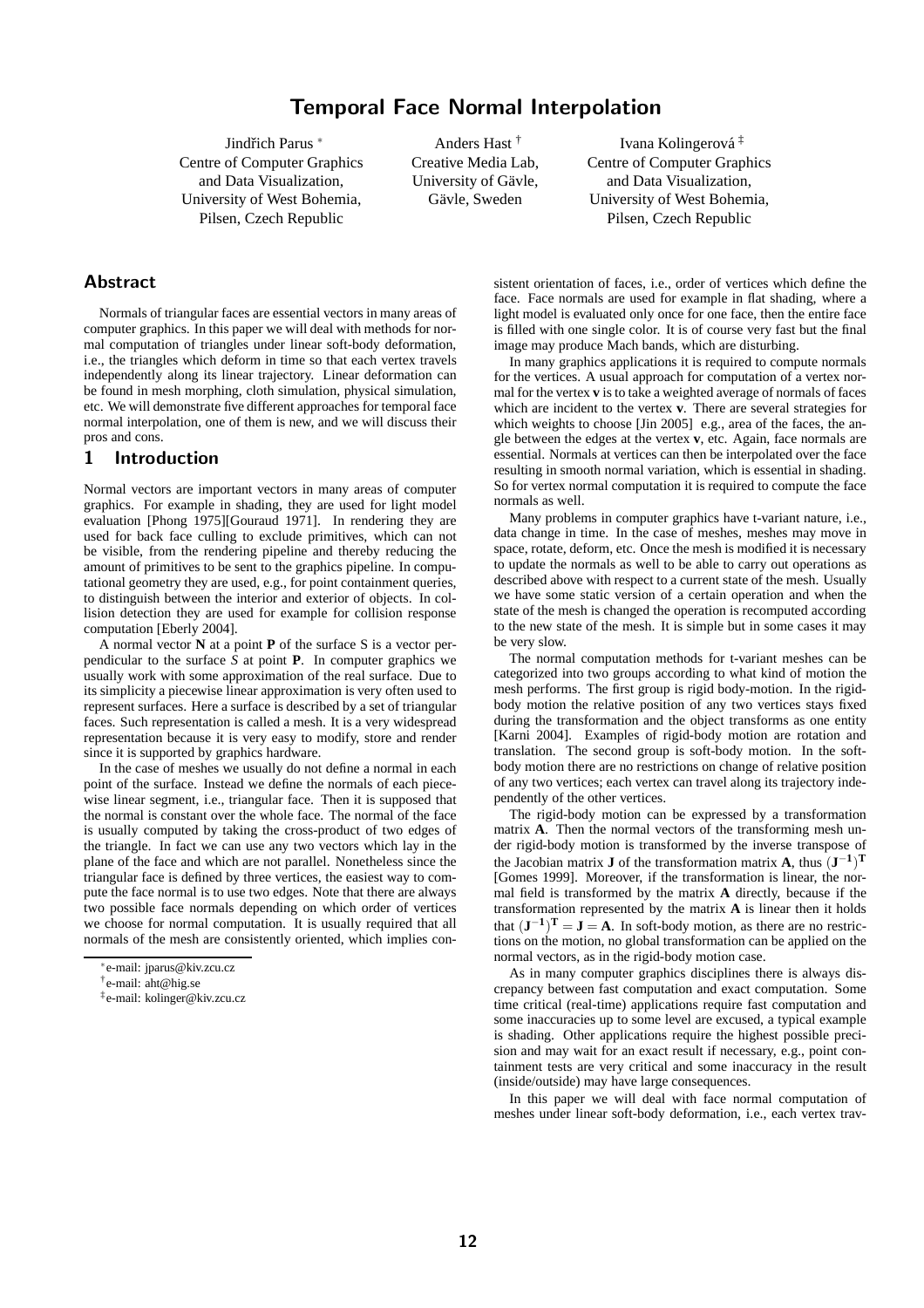

Figure 1: A Triangle deforms from the initial position  $\mathbf{a}_0, \mathbf{b}_0, \mathbf{c}_0$  to the final position  $\mathbf{a}_1, \mathbf{b}_1, \mathbf{c}_1$ .

els independently along its linear trajectory. In section 2 we will describe five approaches for face normal interpolation. In section 3 we will compare described approaches from the time consumption and accuracy point of view and we will discuss pros and cons of each method. Section 4 concludes the paper together with some ideas for the future work.

# 2 Face Normal Interpolation

First let us describe more specifically our setting. We suppose that mesh is deforming in time so that only the position of vertices varies; the connectivity (i.e., interconnection of vertices by edges) is always the same. We know the current state of the mesh at time  $t_0$  and we also know the future state of the mesh at time *t*1, which is usually given by some simulation process (e.g., collision detection). An individual state of the mesh will be referred to as a keyframe. We suppose that the trajectory of vertices between individual keyframes is linear. More complicated curved trajectories can be approximated by piecewise linear curves and our approaches can be applied separately for individual linear segments of the trajectory. As the triangular mesh is just a set of triangles we will first consider only one moving triangular face. The setting is demonstrated in figure 1. A triangle deforms from the initial position  $\mathbf{a}_0, \mathbf{b}_0, \mathbf{c}_0$  to the final position  $\mathbf{a}_1, \mathbf{b}_1, \mathbf{c}_1$ . The vertex trajectories  $\mathbf{a}(t)$ ,  $\mathbf{b}(t)$ ,  $\mathbf{c}(t)$  are linear. We can easily compute the initial normal **n<sup>0</sup>** (for the initial position of the face) and the final normal **n<sup>1</sup>** (for the final position of the face). We are interested in how to compute the face normal  $\mathbf{n}(t)$  when the face deforms between the initial position to the final position so that it more or less respects the triangle deformation.

The simplest approach is to recompute the face normal in each time instant by taking the cross-product of the edges, i.e.:

$$
\mathbf{n} = (\mathbf{v}_1 - \mathbf{v}_0) \times (\mathbf{v}_2 - \mathbf{v}_0) \tag{1}
$$

where  $\mathbf{v}_0, \mathbf{v}_1, \mathbf{v}_2$  are vertices of triangle. The result is exact, but it requires a cross-product computation (9 additions, 6 multiplications) and normalization and therefore we are looking for other methods, which are perhaps less accurate but faster. Anyhow, they need to approximate the normal in a good way.

#### 2.1 t-variant cross product

We can use the usual cross-product approach but instead of using vertex coordinates we use the trajectories of vertices [Parus 2006], i.e.:

$$
\mathbf{n}(t) = (\mathbf{b}(t) - \mathbf{a}(t)) \times (\mathbf{c}(t) - \mathbf{a}(t))
$$
 (2)

Since the vertex trajectories are linear then the result is a degree two polynomial for each component of the normal. If there are two



Figure 2: : (a) linear interpolation, (b) quadratic interpolation, (c) higher degree interpolation.

trajectories with the same direction and the same length then equation (2) is degree one polynomial. If all three trajectories have the same direction and the same length then equation (2) is constant, i.e., not time dependent. By evaluating the degree two polynomials we obtain the exact normals. The advantage of this approach is that the coefficients of the degree two polynomials can be precomputed in a preprocessing stage. Moreover, the quadratic polynomials can be evaluated by the Horner scheme (6 additions, 6 multiplications). It should be noted that the computation can be reduced further as explained later. The length of the normal is proportional to the area of the face and therefore normalization is required. The normalization can also be included into a t-variant formula:

$$
\mathbf{n}(t) = \frac{(\mathbf{b}(t) - \mathbf{a}(t)) \times (\mathbf{c}(t) - \mathbf{a}(t))}{\|(\mathbf{b}(t) - \mathbf{a}(t)) \times (\mathbf{c}(t) - \mathbf{a}(t))\|}
$$
(3)

The resulting evaluation is thus more complicated.

### 2.2 Lagrange interpolation

Linear interpolation (degree one Lagrange interpolation) of normal vectors is described by the following expression:

$$
\mathbf{n}(t) = \mathbf{n_0} + t(\mathbf{n_1} - \mathbf{n_0})\tag{4}
$$

where  $\mathbf{n}_0$  is an initial normal and  $\mathbf{n}_1$  is the final normal. This approach is used for example in spatial normal interpolation in Phong shading. In fact, here, the vector is treated as if it was a point. It is fast but not sufficient because the intermediate normals are far from being perpendicular to the triangle; furthermore the intermediate normals need to renormalized figure 2(a). Higher degree Lagrange interpolation fits better the true behavior of the face normals but it is always a tradeoff between a better fit and an oscillation due to the higher degree of the interpolation function. Also, unit length is not preserved. It is demonstrated in figure 2. Figure 2 (a) shows linear normal interpolation, and it can be seen that intermediate normals (gray) do not have unit length. Figure 2 (b) shows degree two Lagrange interpolation which needs an additional intermediate normal **n<sup>h</sup>** to fit a quadratic interpolation curve. Figure 2 (c) shows higher degree Lagrange interpolation where a number of intermediate normals are required to precompute the interpolation curve, it can be seen that due to the high degree of the interpolation polynomial the normal is oscillating.

#### 2.3 Vector SLERP

SLERP (Spherical Linear intERPolation) [Glassner 1999] is a technique for interpolation of vectors, which maintains unit length, it is defined as:

$$
SLERP(\mathbf{n_0}, \mathbf{n_1}, t) = \frac{\sin((1-t)\theta)\mathbf{n_0} + \sin(t\theta)\mathbf{n_1}}{\sin(\theta)}
$$
(5)

where  $\mathbf{n}_0$ ,  $\mathbf{n}_1$  is the initial and target normal respectively,  $\theta$  is the angle between  $\mathbf{n}_0$ ,  $\mathbf{n}_1$ . This approach preserves unit length normals but again the direction of the normal is far from being perpendicular to the intermediate triangles.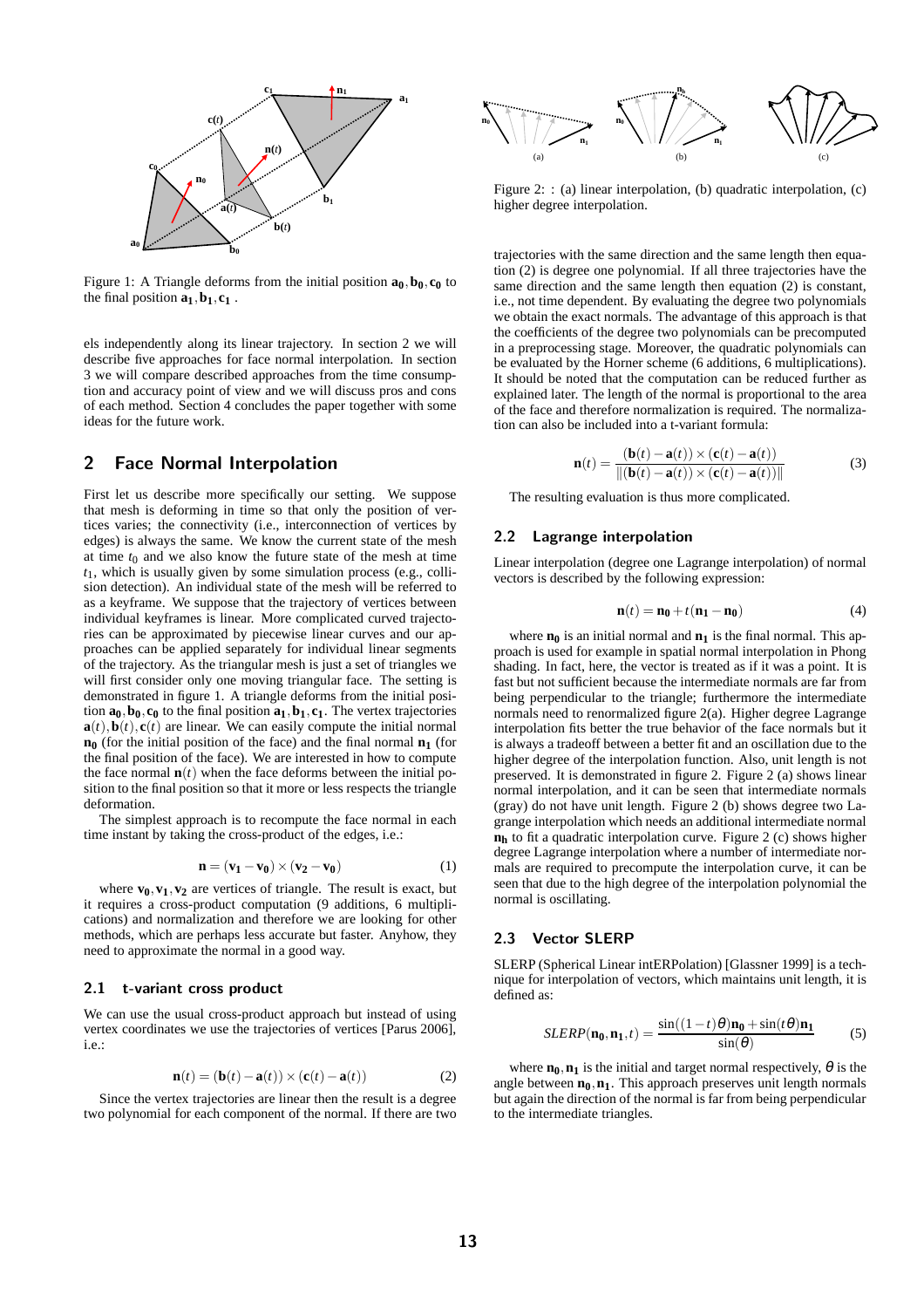

Figure 3: (a) a demonstration of deCasteljau algorithm for vectors, the gray thick arrow represents application of SLERP on two successive normals, (b) quaternion interpolation of face normal, transformation **M** transforms the triangle  $\mathbf{a}, \mathbf{b}, \mathbf{c}$  to the triangle  $\mathbf{a}', \mathbf{b}', \mathbf{c}'$ and  $\mathbf{n}_0$  to  $\mathbf{n}_1$ . The frame  $\mathbf{F}_1 = (\mathbf{t}_1, \mathbf{b}_1, \mathbf{n}_1)$  is computed by transforming  $\mathbf{F}_0 = (\mathbf{t}_0, \mathbf{b}_0, \mathbf{n}_0)$  by the transformation **M**.

### 2.4 Spherical deCasteljau

A slightly better idea is to compute several intermediate normals exactly (as in higher degree Lagrange interpolation) and interpolate these vectors on the surface of the unit sphere. In this case, a generalized deCasteljau algorithm for spherical interpolation can be used. The deCasteljau algorithm is well known for fast generation of Bezier curves. It is basically a recursive subdivision of the control polygon of the Bezier curve which converges very quickly to the curve. For example, let us have *n* vertices of a control polygon and we want to compute the point on the Bezier curve defined by the control polygon for the parameter value  $t_0$ . We subdivide each of the *n*−1 edges of the control polygon in the ration  $t_0$  : (1− $t_0$ ). It results in a new control polygon with *n*−1 vertices and *n*−2 edges. The same procedure is recursively repeated until only one edge remains and by subdivision of this edge we end up with a point on the curve. The generalization of deCasteljau algorithm for fast vector interpolation means that we replace line segments with shortest great circle arcs, i.e., the line segment subdivision step is replaced by SLERP of consecutive intermediate normals.

It is demonstrated in figure  $3(a)$  where we have an initial normal  $n_{0,0}$ , a final normal  $n_{0,3}$ , and two intermediate normals  $n_{0,1}$ and  $n_{0,2}$ , (e.g., in the time  $t = 0.33$  and  $t = 0.66$ ). When we want to compute normal  $n_f$  at time *t* we compute normals  $n_1$ , **<sup>n</sup>1**,**1**, **<sup>n</sup>1**,**<sup>2</sup>** by applying SLERP on pairs of successive normals, i.e.,  $\mathbf{n}_{1,0} = SLERP(\mathbf{n}_{0,0}, \mathbf{n}_{0,1}, t), \mathbf{n}_{1,1} = SLERP(\mathbf{n}_{0,1}, \mathbf{n}_{0,2}, t), \mathbf{n}_{1,2} =$  $SLERP(\mathbf{n}_{0,2}, \mathbf{n}_{0,3}, t)$ . This process is repeated until one single normal **<sup>n</sup>3**,**<sup>1</sup>** is obtained.

### 2.5 Quaternion SLERP

In this section we will present our idea which is based on the use of quaternions [Shankel 2000] in order to interpolate the face normals. First let us recall two important identities, which we will use in the following description:

**Definition 1**: Rotation in 3D around an axis **a** by an angle  $\phi$  is represented by a 3x3 rotation matrix **R** or by a quaternion **q** [Shoemake 1985], [Eberly 2004]. Both representations are equivalent.

**Definition 2**: The matrix **R** of a rotation transformation is orthogonal and its columns (and rows) are having unit length, thus the matrix of the rotation forms an orthonormal frame.

The central idea is to set an orthogonal frame  $\mathbf{F}_0 = (\mathbf{n}_0, \mathbf{t}_0, \mathbf{b}_0)$ for the initial face and set an orthogonal frame  $\mathbf{F}_1 = (\mathbf{n}_1, \mathbf{t}_1, \mathbf{b}_1)$  for the final face. To set a frame  $\mathbf{F} = (\mathbf{n}, \mathbf{t}, \mathbf{b})$  means to associate one vector of the frame with the normal of the face **n**, choose a tangent **t** which lies in the plane of the face (e.g., an edge of the triangle) and compute the binormal **b** by taking the cross product of **n** and **t**, i.e.,  $\mathbf{b} = \mathbf{n} \times \mathbf{t}$ . By organizing the column vectors **t**, **b**, **n** into a 3  $\times$  3

matrix we obtain a rotation matrix **R** which can be converted into a quaternion representation **q** [Eberly 2004]. In this way we obtain quaternions **q<sup>0</sup>** and **q1**, representing the initial and the final orientation of the face, respectively. To obtain intermediate normals  $\mathbf{n}(t)$ , quaternions are interpolated using quaternion SLERP (generalization of vector SLERP for quaternions in 4D), i.e.,

$$
\mathbf{q}(t) = SLERP(\mathbf{q_0}, \mathbf{q_1}, t) \tag{6}
$$

and intermediate quaternion  $q(t)$  can be converted back to the orthogonal matrix  $\mathbf{R}(t)$  and the normal is extracted from the last column of  $\mathbf{R}(t)$ . It is demonstrated in figure 3(b) where the triangle **a**, **b**, **c** with the frame **F**<sub>0</sub> is transformed in the triangle **a**', **b**', **c**' with the frame  $\mathbf{F}_1$ . The intermediate quaternion  $\mathbf{q}(t)$  is converted to the frame  $(\mathbf{t}(t), \mathbf{b}(t), \mathbf{n}(t))$  and the intermediate normal  $\mathbf{n}(t)$  is extracted. The question is how to set the frames  $\mathbf{F_0}$  and  $\mathbf{F_1}$ . We use following scheme. First we compute a transformation matrix **T** which transforms vertices of the initial triangle to the vertices of the final triangle, moreover we want that the transformation **T** transforms also the initial normal to the final normal. All condition can be expressed by a matrix equation, i.e.:

$$
\mathbf{M}[\mathbf{a}_0 \mathbf{b}_0 \mathbf{c}_0 \mathbf{n}_0] = [\mathbf{a}_1 \mathbf{b}_1 \mathbf{c}_1 \mathbf{n}_1] \tag{7}
$$

where  $\mathbf{a}_0$ ,  $\mathbf{b}_0$ , etc. are column vectors, e.g.,  $\mathbf{a}_0$  =  $[\mathbf{a}_{0_x}, \mathbf{a}_{0_y}, \mathbf{a}_{0_z}, \mathbf{1.0}]^T$ . The matrix **M** can be computed as:

$$
M = [a_1b_1c_1n_1][a_0b_0c_0n_0]^{-1}
$$
 (8)

Then we set an arbitrary frame  $\mathbf{F}_0$  for the initial face. For the frame  $\mathbf{F}_1$  we have to choose  $\mathbf{t}_1$  and  $\mathbf{b}_1$  since  $\mathbf{n}_1$  is given. We compute  $\mathbf{b}_1$  by transforming  $\mathbf{b}_0$  by the matrix **M**, i.e.,  $\mathbf{b}_1 = \mathbf{Mb}_0$ ,  $\mathbf{t}_1$  is then computed as cross product of  $n_1$  and  $b_1$ , i.e.,  $t_1 = n_1 \times b_1$ .

## 3 Comparison and Discussion

We compared the approaches described in section 2 from two points of view. The first aspect is the quality of the interpolation and the second aspect is the time consumption. The quality of the interpolation is measured as follows. The time interval (usually  $[0,1]$ ) is sampled and in each sample  $i$  an angle  $a_i$  between the exact normal (computed by the cross product) and interpolated normal (computed by some interpolation approach described in section 2) is computed. Angles between the exact normals and interpolated normals in individual samples are summed and the resulting number *q* represents the quality of the interpolation scheme, i.e.  $q = \sum a_i, i = 1...n$  where *n* is the number of samples.

| <b>Normal interpolation</b><br>approach | # faces: 15300 | # faces: 44700 | # faces: 35180 | # faces: 21040 |
|-----------------------------------------|----------------|----------------|----------------|----------------|
| Linear                                  | 18916          | 55756          | 44078          | 20061          |
| Ouadratic                               | 4820           | 15792          | 9681           | 5425           |
| Cubic                                   | 1906           | 6444           | 3640           | 1572           |
| t-variant cross product                 |                |                |                | $\Omega$       |
| Vector SLERP                            | 19427          | 57999          | 44972          | 20861          |
| Spherical deCasteljau                   | 7039           | 21772          | 16068          | 7647           |
| <b>Ouaternion SLERP</b>                 | 17766          | 53492          | 42831          | 19202          |

Table 1: Comparison of different normal interpolation approaches.

We tested different interpolation approaches on a morphing animation, where a mesh composed of triangles deforms from one shape to another shape so that the trajectories of individual vertices are linear. The numbers in table 1 represents a quality of interpolation for the whole mesh, it is computed as a sum of quality of interpolation of individual triangles of the mesh, i.e.,  $Q = \sum q_j$ ,  $j = 0...m$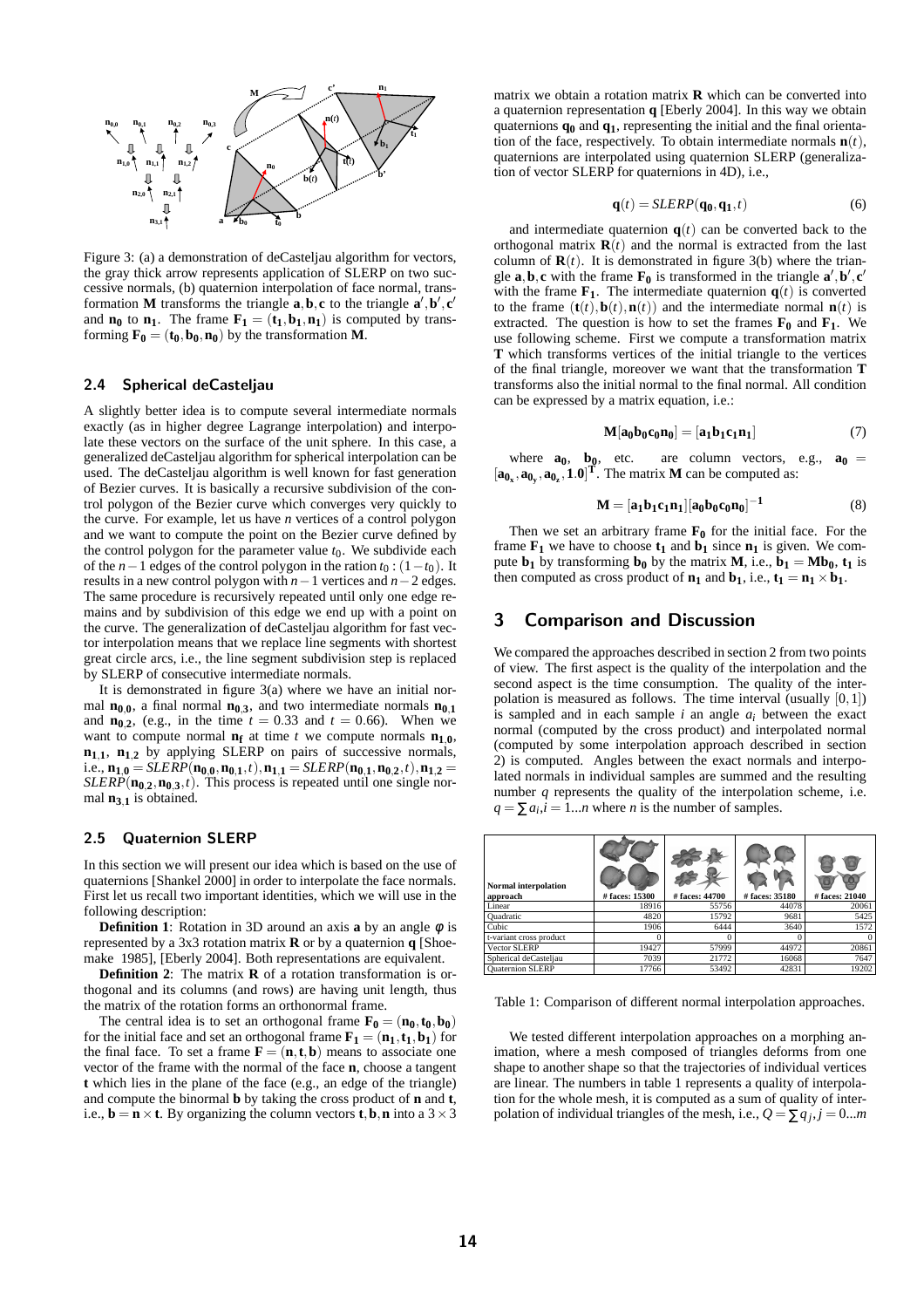where *m* is the number of triangles of the mesh and  $q_j$  is the quality of interpolation of *j*-th triangle. The numbers in table 1 must always be viewed with respect to the number of triangles and the number of samples. Rather then absolute values it is more important to compare ratios between different methods, e.g., it can be seen that quadratic interpolation is almost 4-times better than simple linear interpolation. The second, third and fourth row shows the results of normal interpolation described in Section 2.2. The row t-variant cross product shows the result of the approach from the Section 2.1. The row Vector SLERP shows results of method described in the Section 2.3. Results of vector interpolation using generalized deCasteljau algorithm (Section 2.4) are shown in the Spherical deCasteljau row. The last row shows the quality of normal interpolation using quaternions.

From table 1 it is clear that the best approach from the quality point of view is the t-variant cross product approach which gives exact normals, i.e., it is not really an interpolation approach. The other approaches (except the quaternion approach) handles normal vectors as usual vectors, i.e., it is not respected that normals vector are perpendicular to some surface and in fact, these approaches can be used for the interpolation of any vectors. The second worst result is obtained by linear interpolation. Better results can be achieved by quadratic or cubic interpolation (up to 90% improvement). The worst result was achieved by SLERP of normal vectors. The quality of interpolation by spherical deCestaljau approach depends on how many intermediate normals we use. In this case we used initial and final normal and two additional intermediate normals. The quaternion SLERP approach has slightly better results (on average about 5%) than simple linear interpolation.

The problem of Quaternion SLERP approach is that there are an infinite number of frames configurations that represent the face orientation. First, we generated a pair of random frames  $\mathbf{F}_0$  (for the initial face),  $\mathbf{F}_1$  (for the final face) and we tested the quality of interpolation. A random frame is given by a normal **n** of the face, an arbitrary vector **t** lying in the plane of the face and a binormal vector **b** computed as  $\mathbf{b} = \mathbf{n} \times \mathbf{t}$ . Different configurations of random frames lead to different quality of interpolation. We did not succeed in devising a deterministic algorithm for computation of best pair of frames configuration (from the interpolation quality point of view). Our frame computation based on the transformation matrix in equation (8) which maps the initial face to the final face yields good results, however some specific frame configurations led to a better interpolation quality.

Next we will compare various approaches from the time consumption point of view. We will not present exact timing since it is dependent on how various elementary operations (SLERP, crossproduct, polynomial evaluation, etc.) are implemented. Some of them can be implemented in hardware so that their execution can be very fast. We will express the time consumption in terms of elementary operations, so that one must always decide which approach is the most suitable according to the actual application platform.

Elementary operations used in table 2 are polynomial evaluation, SLERP and quaternion to matrix conversion. Polynomial evaluation is used in the Lagrange interpolation approach and in the t-variant cross product approach. Polynomials can be evaluated by the Horner scheme which saves some multiplications in comparison with usual evaluation of polynomial in monomial form. SLERP is used in the Vector SLERP approach and in the deCasteljau approach. SLERP requires evaluation of trigonometric functions which are computationally expensive, but it can be speed up by an incremental approach which was described Barrera et al in [Barrera 2004].

Quaternion to matrix conversion is used in the Quaternion SLERP approach. Note that in our case we need to extract only one column from the matrix, i.e., the normal. It is also important to decide whether we need random access to the deformation or just

| <b>Method</b>                     | <b>Requires</b><br>normalization | Computation                                                                                   |
|-----------------------------------|----------------------------------|-----------------------------------------------------------------------------------------------|
| Linear interpolation              | yes                              | 3 linear interpolation, Eq. (4)                                                               |
| Quadratic, cubic<br>interpolation | yes                              | 3 evaluation of degree two (quadratic interp.) or degree three<br>(cubic interp.) polynomials |
| t-variant cross product           | yes $(Eq. 1)$<br>no(Eq. 2)       | 3 evaluation of degree two polynomials (Eq. 2)<br>3 evaluation of rational polynomial (Eq. 3) |
| Vector SLERP                      | no                               | 1 SLERP                                                                                       |
| Spherical deCasteljau             | no                               | $n(n-1)/2$ SLERPs, where n is the number in precomputed<br>normals                            |
| <b>Ouaternion SLERP</b>           | no                               | 1 SLERP, quaternion to matrix conversion                                                      |

Table 2: Comparison of various normal interpolation approaches from time consumption point of view in terms of elementary operations.

sequential access. Random access means that we can jump from one time instant to another. Sequential access means that the mesh deformation is sequentially played; in this case incremental methods (using temporal coherence) for computing SLERP [Barrera 2004] or polynomial evaluation [Hast 2003] can be used. For example, a degree two polynomials can be evaluated by an incremental method using only two additions.

# 4 Conclusions and Future Work

In this paper we showed five approaches on how to compute normals of triangular faces under linear deformation. It is clear that the Linear interpolation approach always will be faster than any other approach but it will also have very bad results when the deformation is dramatic. The higher degree Lagrange interpolation is better but still it is just an interpolation of vectors and in some cases it does not capture the face deformation well.

The t-variant cross product approach gives exact face normals; the lengths of normals are proportional to the size of face so it can be directly used for vertex normal computation weighted by the area [Parus 2006]. If unit length normals are required, both Lagrange interpolation and t-variant cross product approaches require additional normalization.

Approaches based on SLERP do not require vector normalization since the vectors are interpolated on the surface of the unit sphere. The problem of Spherical deCasteljau approach is that it interpolates the initial and final normal but it just approximates the intermediate normals (in the same way how Bezier curve approximates the control polygon). So it is not useful when we want interpolate exactly some vector different then the initial and the final.

The new quaternion interpolation approach is different from previous approaches (except t-variant cross product approach) because it interpolates frames instead of vectors. Interpolation of the frame may capture better the true triangle motion and thus it can produce more accurate normals then the simple Vector SLERP approach. Like the linear interpolation approach and the Vector SLERP approach it has the advantage that no intermediate normals are necessary to compute exactly in order to set up the interpolation for the animation.

In the future work we would like to study the Quaternion interpolation approach. It has promising results because by experiments we found out that some frame configurations lead to a better quality of interpolation than others, so we would like to find such frame configurations which lead to the best possible quality of the normal interpolation.

## References

T. BARRERA, A. HAST, E. BENGTSSON 2005. *Incremental Spherical Linear Interpolation* SIGRAD 2004, pp. 7-10.